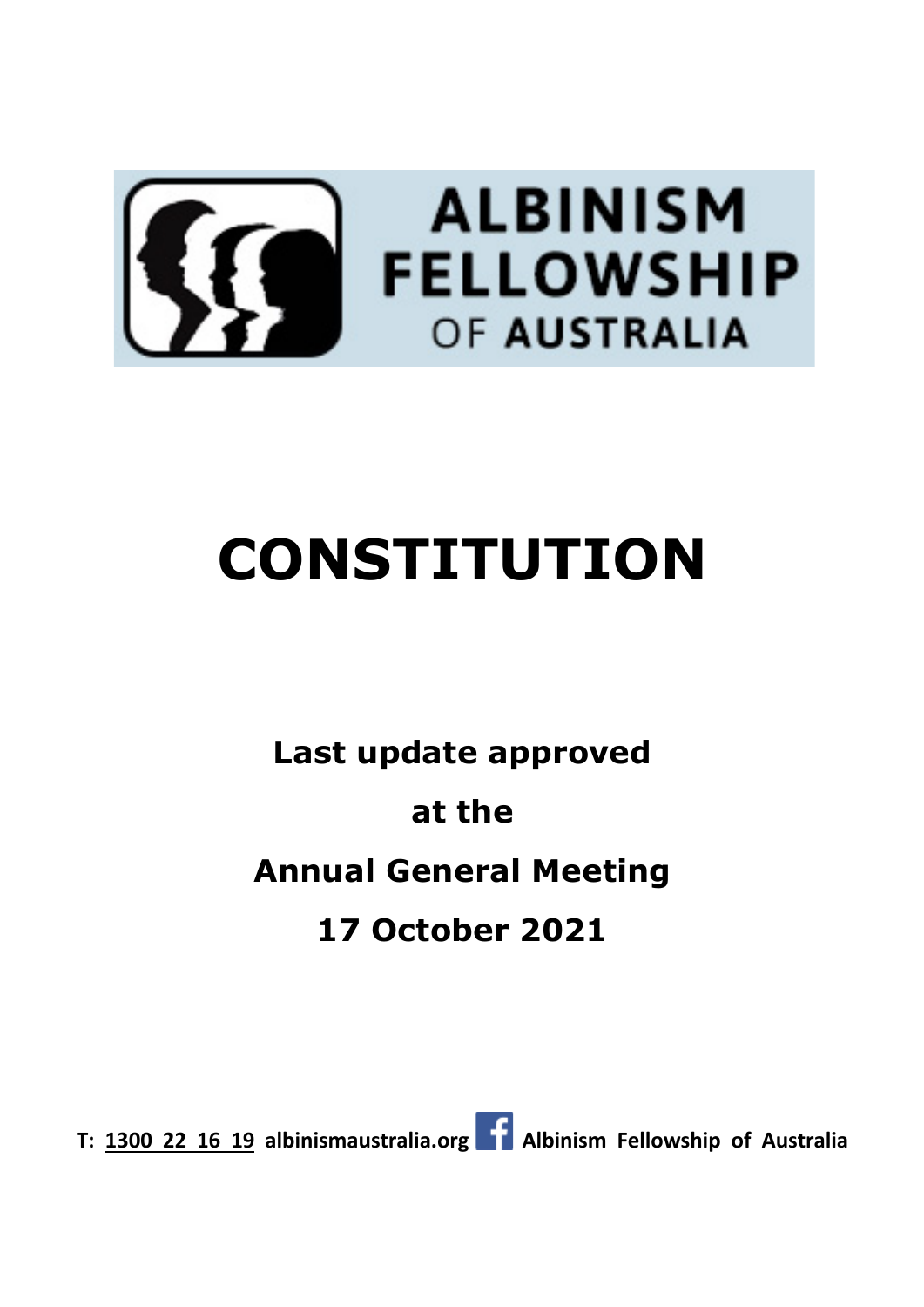### **THE ALBINISM FELLOWSHIP OF AUSTRALIA**

### **THE CONSTITUTION**

#### **CONTENTS**

| 1. PRELIMINARY   |  |
|------------------|--|
|                  |  |
|                  |  |
|                  |  |
| 2. MEMBERSHIP    |  |
|                  |  |
|                  |  |
|                  |  |
|                  |  |
|                  |  |
|                  |  |
|                  |  |
|                  |  |
|                  |  |
|                  |  |
|                  |  |
| 3. THE COMMITTEE |  |
|                  |  |
|                  |  |
|                  |  |
|                  |  |
|                  |  |
|                  |  |
|                  |  |
|                  |  |
|                  |  |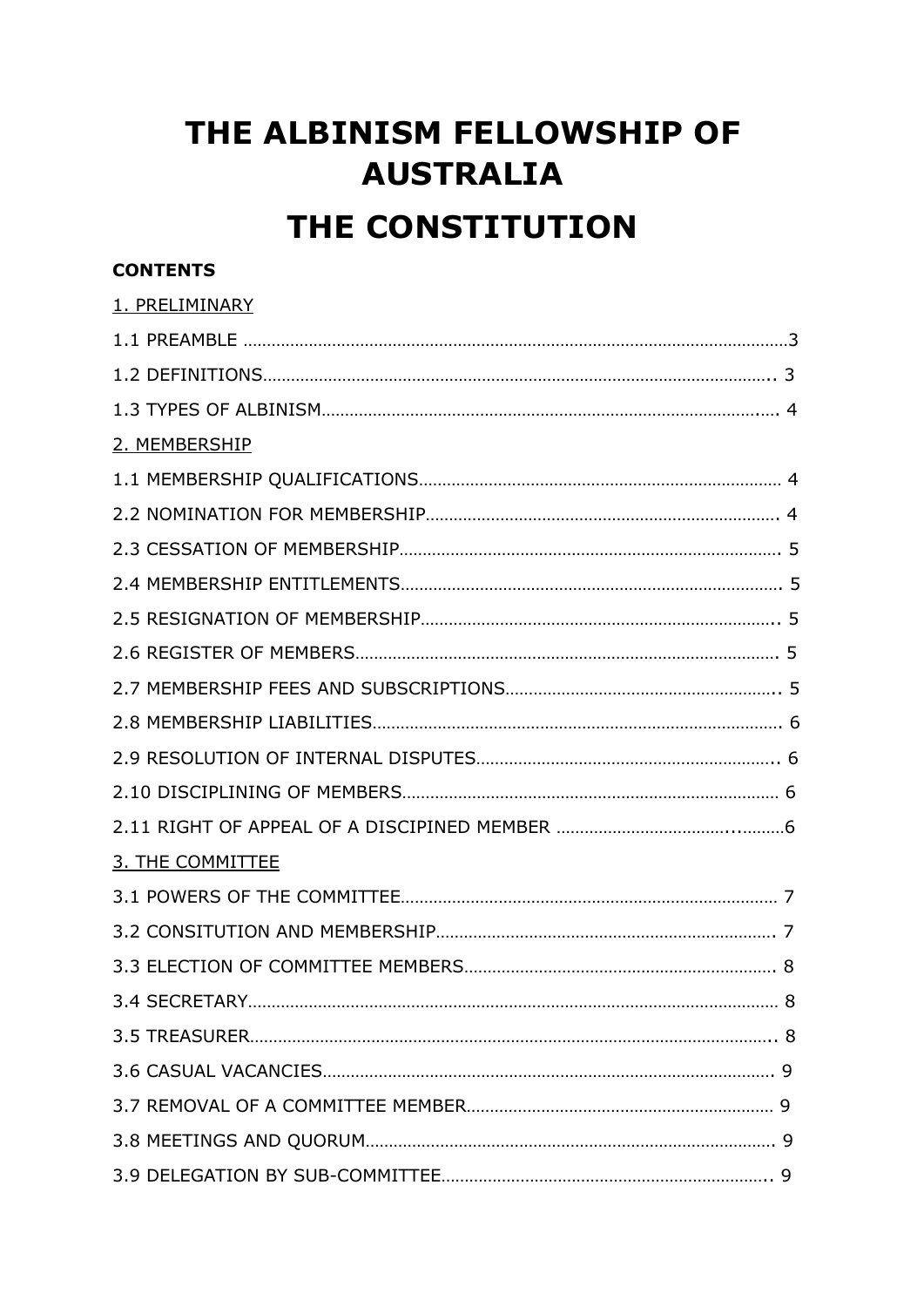| 4. GENERAL MEETINGS                                         |  |
|-------------------------------------------------------------|--|
|                                                             |  |
| 4.2 ANNUAL GENERAL MEETINGS - CALLING AND BUSINESS OF 10    |  |
|                                                             |  |
|                                                             |  |
|                                                             |  |
|                                                             |  |
|                                                             |  |
|                                                             |  |
|                                                             |  |
|                                                             |  |
|                                                             |  |
| 5. MISCELLANEOUS                                            |  |
|                                                             |  |
|                                                             |  |
|                                                             |  |
| 5.4 ALTERATION OF THE OBJECTS AND RULES AND CONSTITUTION 13 |  |
|                                                             |  |
|                                                             |  |
|                                                             |  |
|                                                             |  |
|                                                             |  |
|                                                             |  |
|                                                             |  |
|                                                             |  |
|                                                             |  |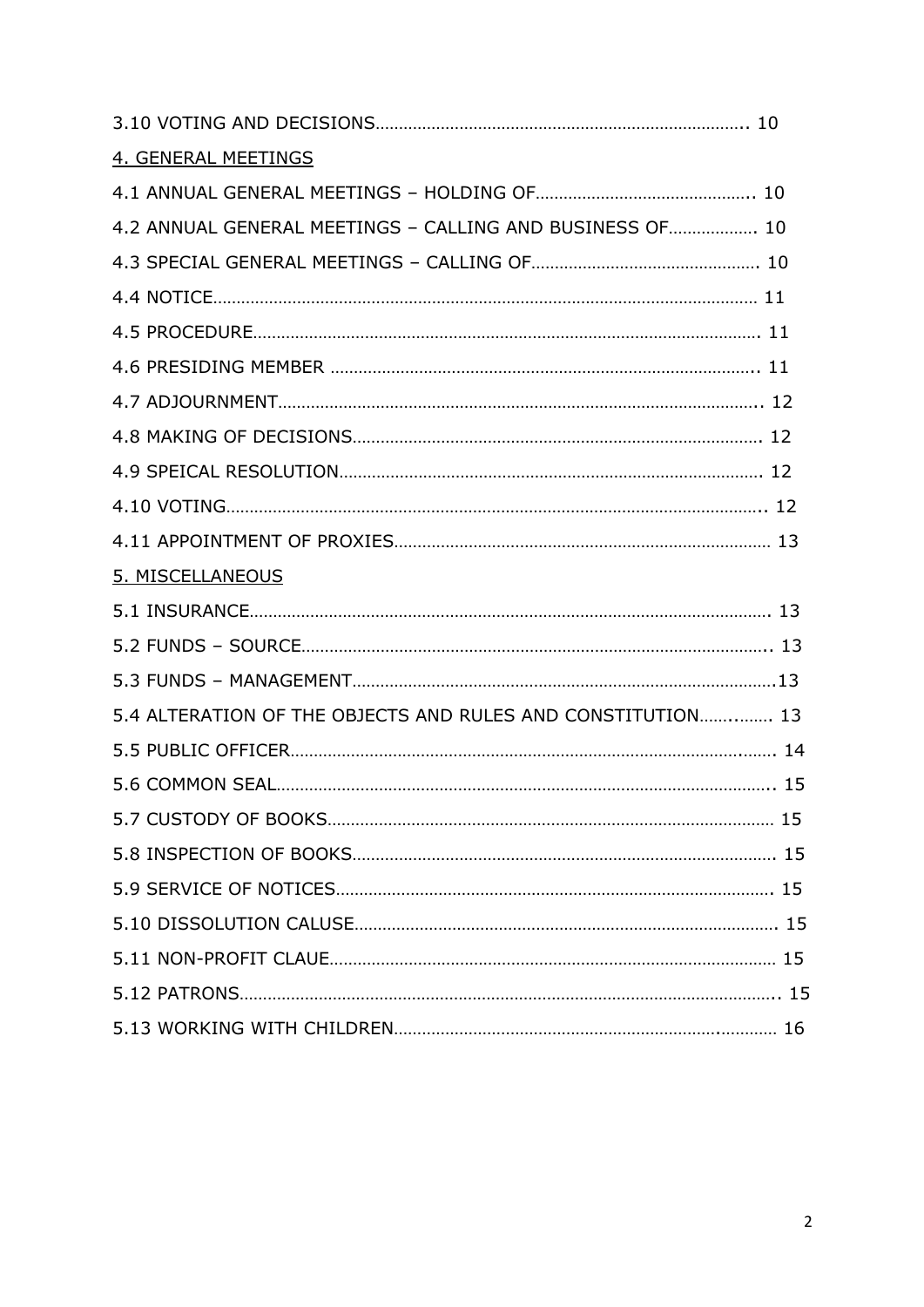#### **1. PRELIMINARY**

#### **1.1 PREAMBLE**

The Albinism Fellowship of Australia ("AFA") is a national non-profit association established in 2006. The AFA is run by volunteers who all have been personally touched by Albinism in some way. The AFA's key purpose is to provide support, education and fellowship to those with albinism, parents of children with albinism, their families, friends and relevant professionals.

Albinism is a rare genetic condition affecting about 1000 Australians (1 in 17,000). It is caused by a lack of pigmentation (melanin). This results in some degree of visual impairment, as well as some degree of paleness of their skin and hair. Oculocutaneous albinism affects the eyes, hair and skin. Ocular albinism only affects the eyes.

If you would like more information about albinism or the AFA, please visit our website www.albinismaustralia.org or phone 1300 22 16 19.

#### **1.2 DEFINITIONS**

1. "Act", "by-laws", and "regulations" means any rules made by the Executive Committee in accordance with the Constitution, and the Associations Incorporation Act 2009 (NSW). References to the Act refer to this legislation, which is administered by the Office of Fair Trading NSW.

- 2. "Committee" means the Executive Committee;
- 3. "Executive Committee" means:

a) the committee of people who make the executive decisions about the AFA in accordance with this Constitution; and

b) the Committee formed under Clause 14.

4. "Albinism", in relation to a person means: a person with albinism is a person with a visual impairment with or without fair skin or hair, due to a lack of melanin who has been medically diagnosed as having albinism;

5. "Family" consists of more than one individual, all living in one household, and includes but is not limited to:

- a) spouse or partner;
- b) parent;
- c) legal guardian;
- d) grandparent;
- e) children.

6. "Year" means from the first day of July in any given year until the thirtieth day of June in the following year.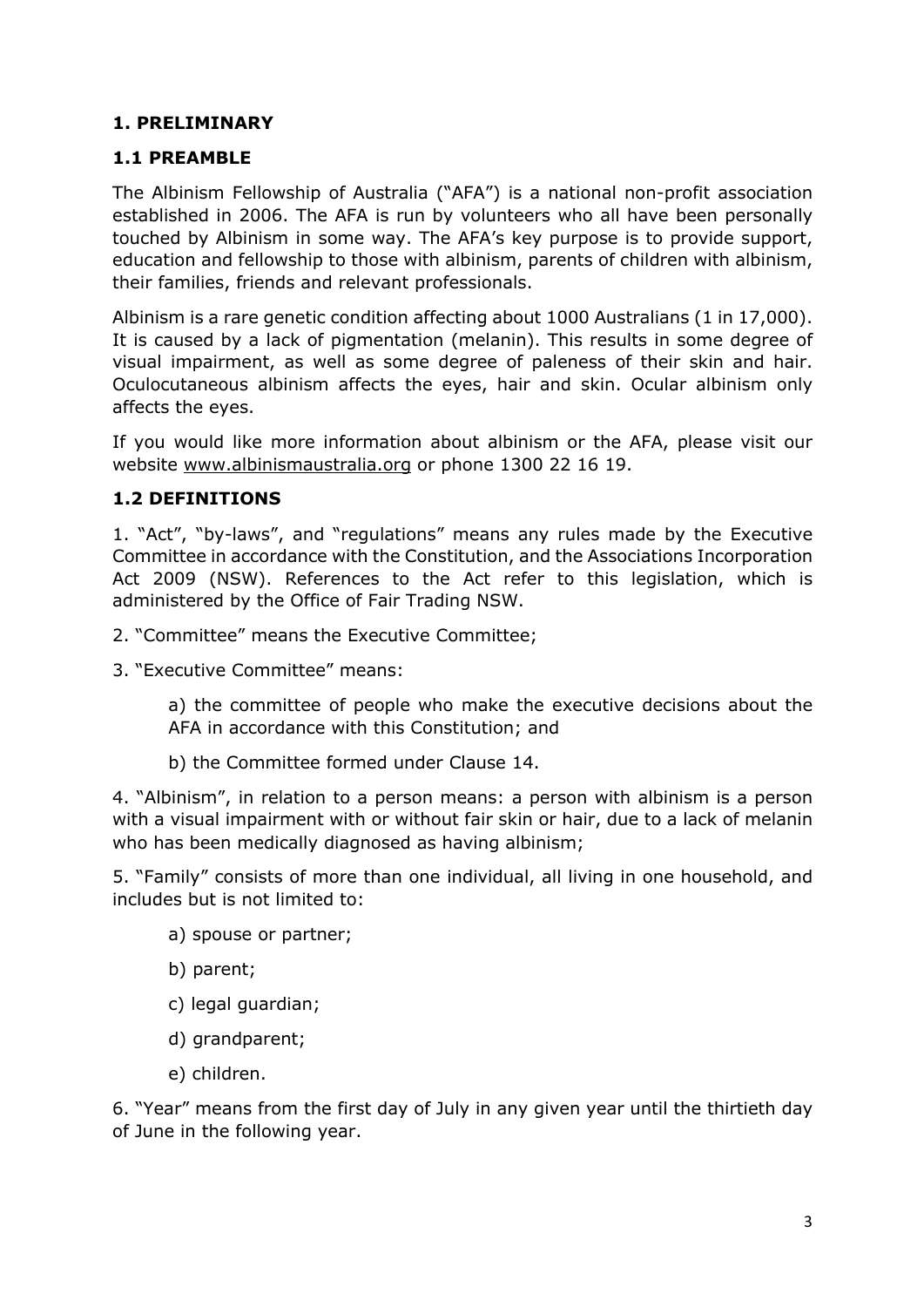#### **1.3 TYPES OF ALBINISM**

While most people with albinism have very light skin and hair, levels of pigmentation can vary depending on one's type of albinism. Oculocutaneous albinism (OCA) involves the eyes, hair and skin. Ocular albinism (OA), which is much less common, involves only the eyes, while skin and hair may appear similar or slightly lighter than that of other family members.

Recent research has used analysis of DNA, the chemical that encodes genetic information, to arrive at a more precise classification system for albinism. By 2018, seven forms of oculocutaneous albinism had been recognized**.** Some are further divided into subtypes.

More information about the different types of albinism is available on the AFA website at www.albinismaustralia.org or on the website of the National Organisation for Albinism and Hypopigmentation (NOAH) at https://www.albinism.org/information-bulletin-what-is-albinism/

#### **2. MEMBERSHIP**

#### **2.1 MEMBERHSIP QUALIFICATIONS**

The categories of membership of the AFA are:

1. Individual – A person with Albinism or someone who supports the objectives of the AFA;

2. Family – This is a membership consisting of more than one individual, all living in one household. This may or may not include a person with albinism. The family supports the objectives of the AFA;

3. Individual Professional – An individual professional who supports the objectives of the AFA;

4. Unwaged – No income apart from Centrelink benefits;

5. Ten Year – Entitles the applicant to individual membership for ten years following the original application for membership;

5. Lifetime – Entitles the applicant to individual membership for the duration of the life of the individual who originally made the application.

Membership is limited to residents of Australia and New Zealand, although applications from individuals, families and professionals who are not resident of Australia or New Zealand may be considered on the recommendation of an existing member.

#### **2.2 NOMINATION FOR MEMBERSHIP**

Complete the AFA membership or renewal of membership application form. The Executive Committee has the option to determine whether to approve or to reject the application.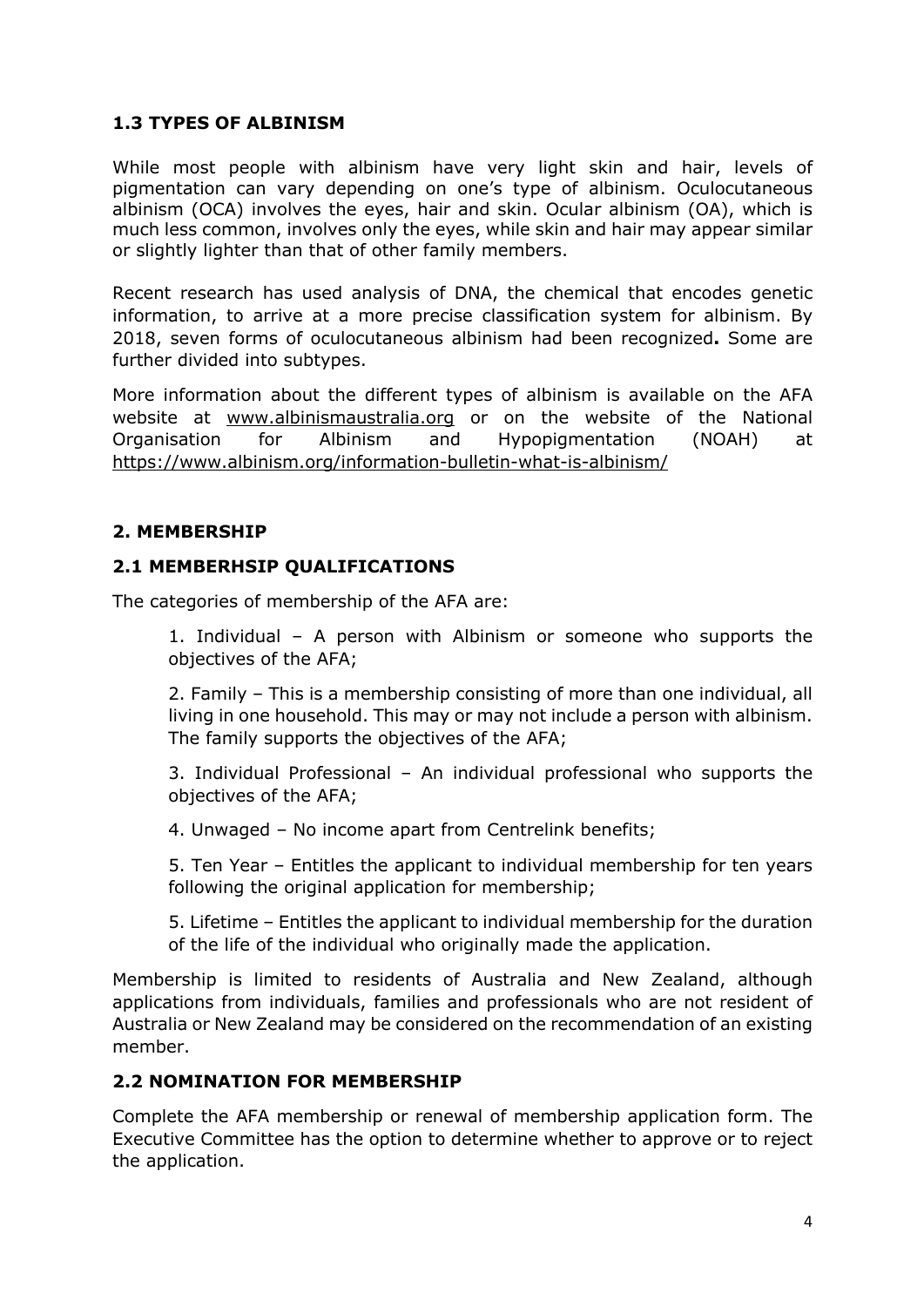#### **2.3 CESSATION OF MEMBERSHIP**

The Executive Committee will have the power, by resolution, to terminate any membership of a member.

A person ceases to be a member of the association if the person:

- 1. dies or
- 2. resigns membership or
- 3. is expelled from the association.

If any membership application is refused by the Executive Committee, the applicant may appeal by formally requesting the matter be placed on the agenda for the next meeting of the Executive Committee.

A person who ceases to be a member, for any reason, will not have any claim, monetary or otherwise, upon the AFA or its funds or assets.

#### **2.4 MEMBERSHIP ENTITLEMENTS**

Membership entitlements are not transferable. Membership entitlements are a right, a privilege or obligation which a person has, being a member of the AFA:

- 1. is not capable of being transferred or transmitted to another person and
- 2. terminations on cessation of the person's membership.

#### **2.5 RESIGNATION OF MEMBERSHIP**

A member of the AFA who has paid all outstanding amounts may resign from membership of the AFA. The Secretary will make an appropriate entry in the register of members recording the date on which the member ceased to be a member.

#### **2.6 REGISTER OF MEMBERS**

The AFA must establish and maintain a register of members of the AFA specifying the name and address of each person who is a member of the AFA together with the date on which the person became a member. The register is open for inspection (subject to any privacy requirements) by any member of the AFA upon request.

A member of the AFA may obtain a copy of any part of the register on payment of a fee of \$2 for each page copied or some other amount determined by the Executive Committee.

#### **2.7 MEMBERSHIP FEES AND SUBSCRIPTIONS**

Membership (other than ten year and lifetime membership) is yearly from July to June in any calendar year. Membership fees will be reviewed and recommended by the Executive Committee and then passed by a resolution of members during the Annual General Meeting.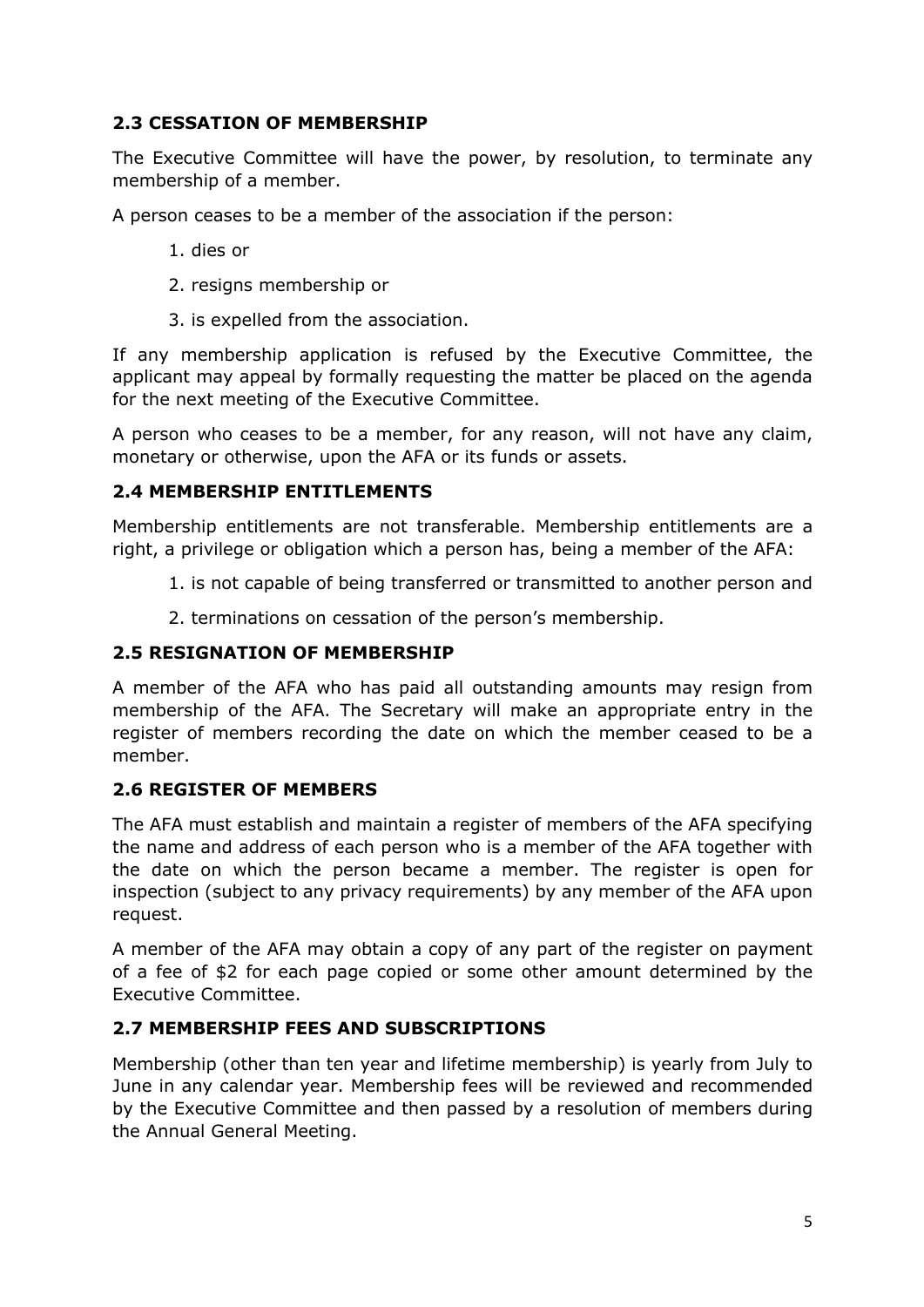The Executive Committee will send a notice of fees now due to each member. If the Treasurer has not received payment of the membership fees of a particular member ninety (90) days after sending out the notice, that person will cease to be a member. The Secretary will remove them from the register of financial members as soon as reasonably possible. Members will be advised of any other fees or subscriptions.

#### **2.8 MEMBERSHIP LIABILITIES**

A matter or thing done by a member of the Executive Committee, or by a person acting under the direction of a member of the Executive Committee, does not, if the matter or thing was done or omitted to be done in good faith for the purpose of exercising the committee member's functions under the Associations Incorporation Act 2009 (NSW), subject the committee member or person so acting personally to any action, liability, claim or demand.

#### **2.9 RESOLUTION OF INTERNAL DISPUTES**

Members are free to discuss their concerns and lodge complaints without prejudice. Members are welcome to involve another individual as an advocate at any point in the process.

The Executive Committee will undertake to ensure that the treatment of complaints and concerns will be handled in confidence. Each party will be treated with dignity and respect and given high priority for resolution and remediation.

If the member remains dissatisfied with the Executive Committee's response, the member may pursue other avenues to seek resolution of the issues, such as advocacy agencies or mediation services. The Executive Committee may also choose to use an external mediator and will bear costs involved to a specified amount. The Executive Committee will not however pay for any legal costs.

#### **2.10 DISCIPLINING OF MEMBERS**

The Executive Committee will discipline any member who has persistently and wilfully acted in a manner that is unbecoming or if a member is guilty of conduct which, in the opinion of the Executive Committee, is prejudicial to the interests of the AFA.

#### **2.11 RIGHT OF APPEAL OF A DISCIPLINED MEMBER**

If any membership is refused or terminated by the Executive Committee, the applicant or member may appeal by formally requesting the matter be placed on the agenda for the next meeting of the Executive Committee.

The Executive Committee will inform the member in writing of the motion to terminate their membership before any resolution is passed. The notice will give the reasons stated for the motion to terminate membership and allow the affected member to respond to allegations before the motion is put to the vote.

The Executive Committee will then notify any member of the termination of their membership as soon as possible after the resolution is passed.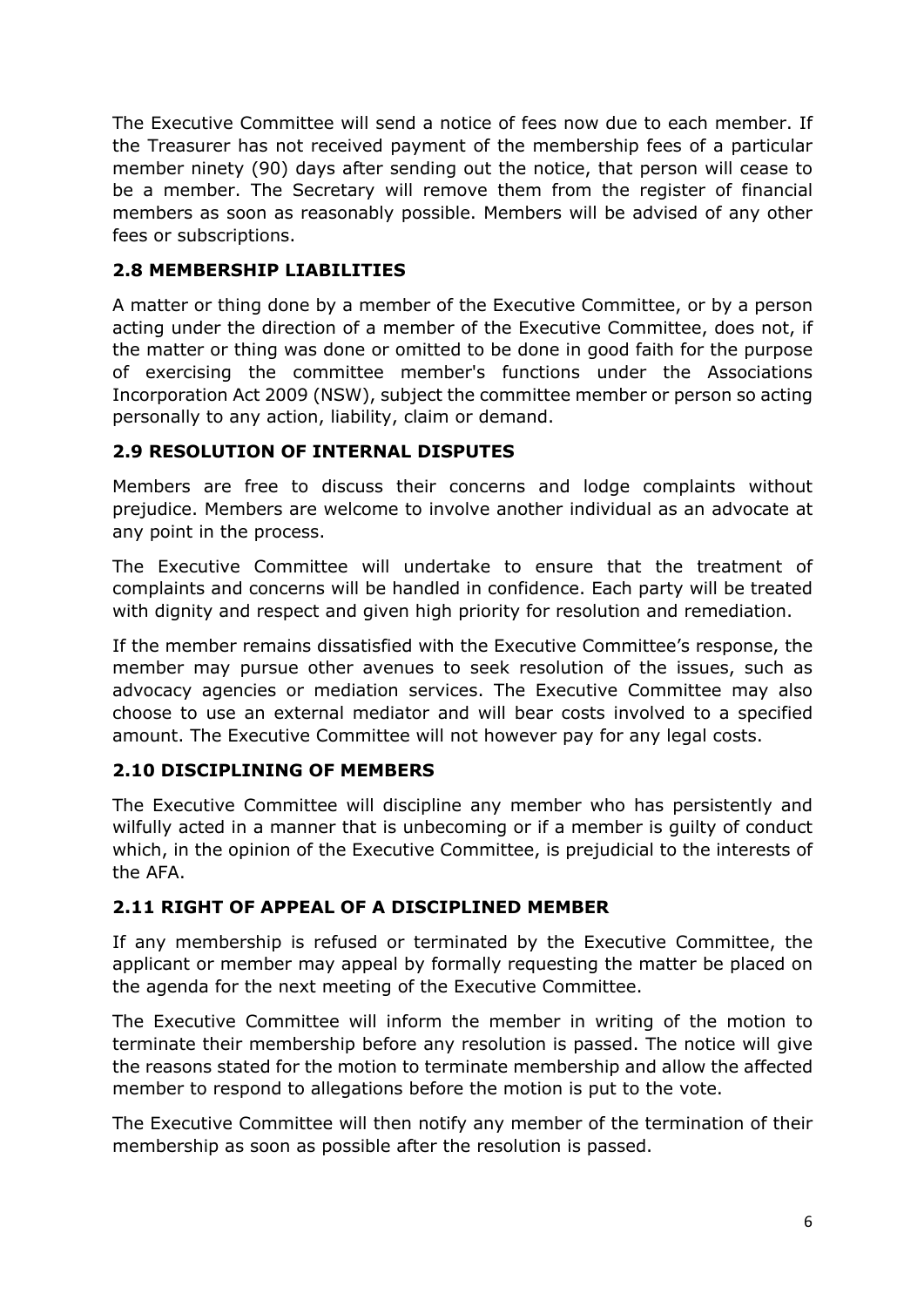Any member whose membership is terminated within fourteen (14) days of notification being made by the Executive Committee may appeal by requesting that the item be placed on the agenda of a Special General Meeting of members to be held to hear and determine the appeal.

When a resolution to terminate membership of a particular member, and either the right to appeal is not taken or on appeal the decision of the Executive Committee is upheld, the Secretary will remove that member's name from the register of members.

#### **3. THE COMMITTEE**

#### **3.1 POWERS OF THE COMMITTEE**

The Executive Committee will control and manage the business and affairs of the AFA. The Executive Committee of the AFA is empowered to perform the proper management of the business including the power to appoint, employ, dismiss or suspend staff, contractors and volunteers when necessary and to determine appropriate remuneration of staff.

The Executive Committee from time to time may establish sub-committees to carry out certain functions and powers of the Executive Committee (for example, state representative sub-committees). Each sub-committee will also include one member who is a member of the Executive Committee.

The property and income of the AFA will be applied exclusively to the promotion of objects and no part may be applied or transferred directly or indirectly to profit to a member unless for goods and services rendered.

#### **3.2 CONSTITUTION AND MEMBERSHIP**

The Executive Committee is to consist of:

- 1. The office bearers of the association;
- 2. Up to eight general committee members;

to be elected at the Annual General Meeting of the AFA under rule 4.

The office bearers of the AFA are to be:

- 1. The President;
- 2. The Vice-President;
- 3. The Treasurer;
- 4. The Secretary.

Each Executive Committee member is to hold office until the conclusion of the Annual General Meeting following the date of the member's election but is eligible for re-election.

Each committee member, if he or she so chooses, may be elected for duration of 2 years without the need for re-election after 1 year. The outgoing president will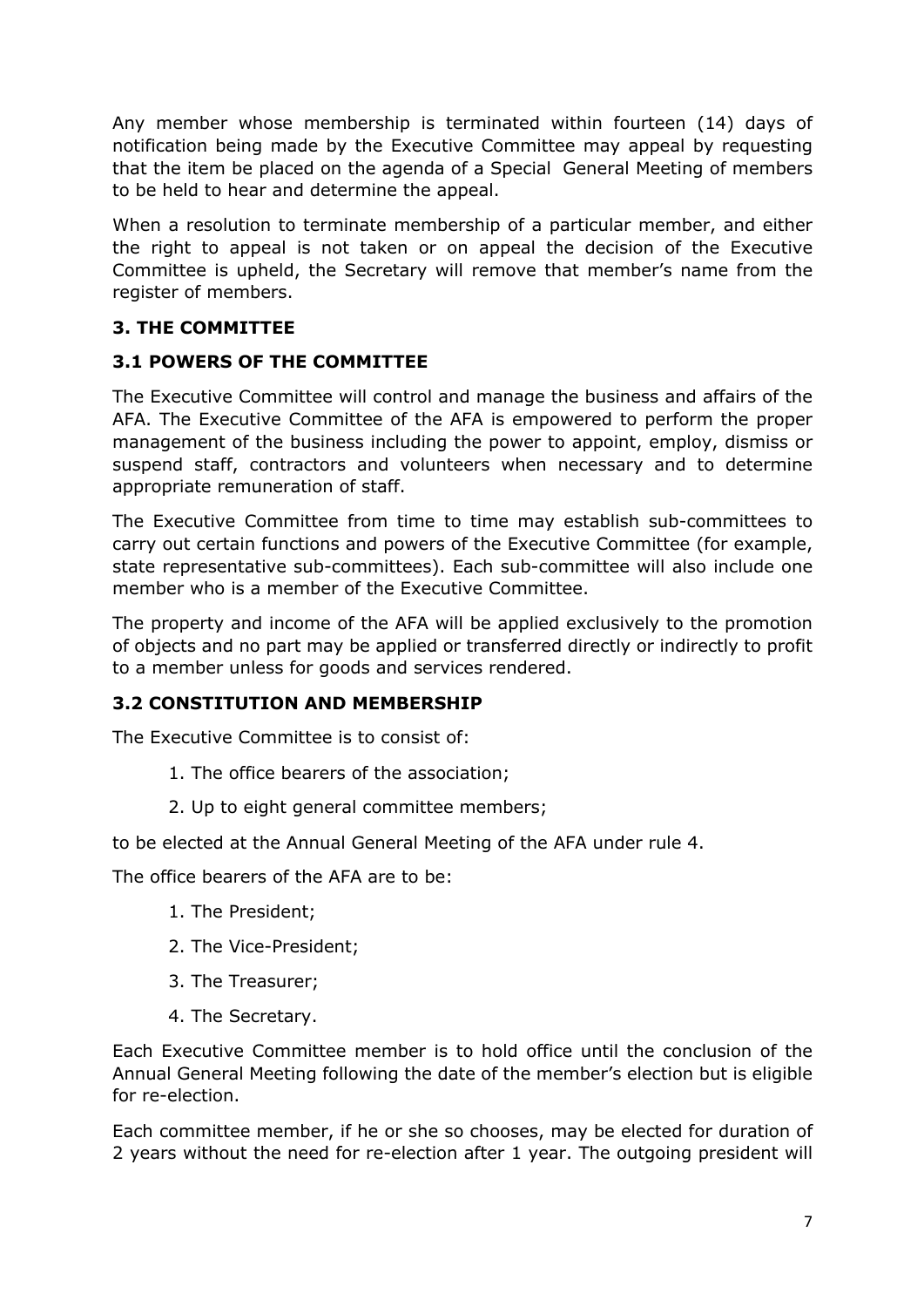be offered a non-elected position on the General Committee for a period of one year.

If there is to be an election for the Executive Committee in the same year as an election for the President, the election for the President is held first.

In the event of a casual vacancy occurring in the membership of the Executive Committee, the committee may appoint a member of the association to fill the vacancy until the conclusion of the next Annual General Meeting.

#### **3.3 ELECTION OF COMMITTEE MEMBERS**

Nominations of candidates for election as office-bearers and/or as general committee members of the Executive Committee, must be supported by a Seconder other than the Nominee. Nominees must declare any known Conflict of Interest. Nominations must be delivered to the secretary of the AFA by post or email at least (7) seven days before the date of the Annual General Meeting. If insufficient nominations are received to fill all vacancies on the committee, the candidates nominated are taken to be elected and further nominations are to be received at the annual general meeting. If insufficient further nominations are received, any vacant positions remaining on the committee are taken to be casual vacancies.

If the number of nominations received exceeds the number of vacancies to be filled, a ballot will be held. The ballot for the election of office-bearers and ordinary members of the committee is to be conducted at the Annual General Meeting. Ballot papers will be sent by post or email to each person who is a full member of the AFA as at 30 June.

#### **3.4 SECRETARY**

It is the duty of the secretary to keep minutes of:

- 1. all appointments of office-bearer;
- 2. members of the Executive Committee;
- 3. the names of members of the Executive Committee present at meetings;
- 4. all proceedings at committee meetings and general meetings.

Minutes of proceedings at a meeting must be signed by the chairperson of the meeting.

#### **3.5 TREASURER**

It is the duty of the treasurer to ensure:

1. that all money due to the AFA is collected and received and that all payments authorised by the association are made.

2. that correct records and accounts are kept showing the financial affairs of the AFA, including full details of all receipts and expenditure connected with the activities of the association.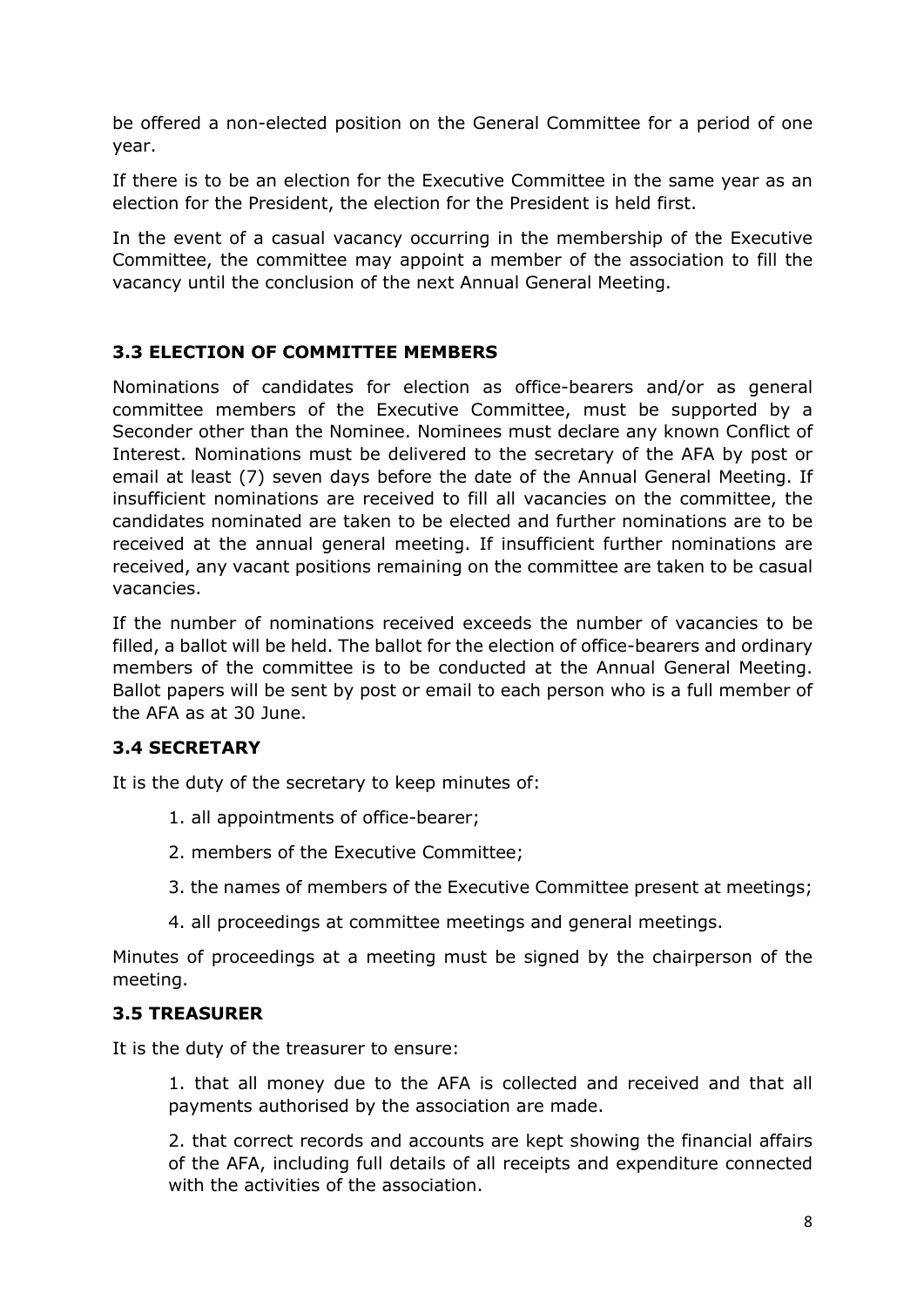#### **3.6 CASUAL VACANCIES**

A casual vacancy in the office of a member of the Executive Committee occurs if the member

- 1. ceases to be a member of the AFA;
- 2. becomes a bankrupt under the Bankruptcy Act 1966 (Cth);
- 3. resigns office by notice in writing.
- 4. is removed from office under rule 3.7

5.is absent without the consent of the Executive Committee for a period of 6 months.

In the event of a casual vacancy occurring in the membership of the Executive Committee, the committee may appoint a member of the association to fill the vacancy, until the conclusion of the next Annual General Meeting.

In the event of resignation of an office bearer, the office bearer who resigned will ensure that all tasks and duties for which they were responsible are completed and handed over to the designated replacement within four weeks of resignation.

#### **3.7 REMOVAL OF A COMMITTEE MEMBER**

The AFA at a General Meeting may by resolution remove any member of the Executive Committee.

#### **3.8 MEETINGS AND QUORUM**

The Executive Committee must meet at least three times in each period of 12 months at such place and time as the committee may determine. Notice must be given to each member of the Executive Committee. Additional meetings of the committee may be convened by the President or by any member of the Executive Committee.

Quorum of Executive Committee meetings is five members of the Executive Committee including two office bearers for the transaction of the business of a meeting of the Executive Committee. No business is to be transacted by the Executive Committee unless a quorum is present within half an hour of the time appointed for the meeting. If not, the meeting is to be adjourned to the same time the following week.

If the President and the Vice-President are absent or unwilling to chair the meeting, they may nominate another member of the executive to do so.

#### **3.9 DELEGATION BY SUB-COMMITTEE**

Sub-committees may meet and adjourn when needed. Each sub-committee will also include one member who is a member of the Executive Committee. Any member of a sub-committee must declare any known Conflict of Interest.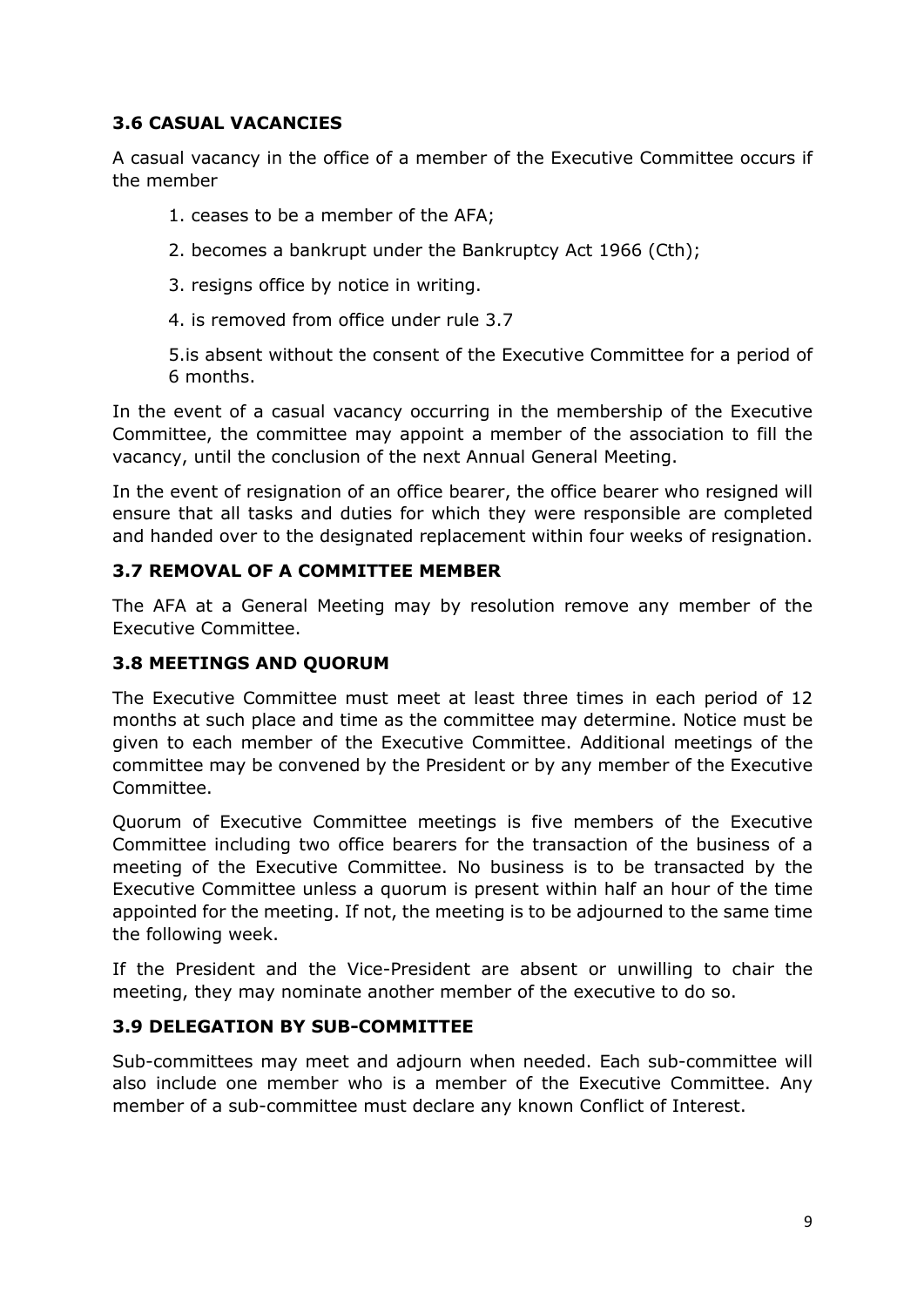#### **3.10 VOTING AND DECISIONS**

Questions arising at a meeting or of any Sub Committee are to be determined by a majority of the votes of members present at the meeting. Voting Members must have current valid financial membership at the time of the meeting. Voting may be by voices, by secret ballot, by electronic format – such as email, post-al voting or by poll where the President or members consider this appropriate. In the event of an equality of votes on any question the person presiding has the casting vote.

#### **4.GENERAL MEETINGS**

#### **4.1. ANNUAL GENERAL MEETINGS – HOLDING OF**

The AFA will convene an Annual General Meeting of its members each financial year.

On the year that the AFA Conference is being held, the Annual General Meeting will be held at the location of the Conference. Provision for meetings to be held in two or more locations with the members communicating with each other by any technological means that gives them a reasonable opportunity to participate and vote are to be made.

#### **4.2. ANNUAL GENERAL MEETINGS – CALLING AND BUSINESS OF**

The AFA will convene an Annual General Meeting of its members. The Executive Committee will give notice of the Annual General Meeting at least (21) twenty one days before the date it is to be held. Notices of meetings to be given by email where a member chooses to accept this form of notice.

The annual general meeting must:

1. Receive and adopt the minutes of the previous Annual General Meeting;

2.Receive and adopt annual reports from the President and Treasurer and other reports from the Executive Committee;

3. Elect the President and the Executive Committee members where needed;

- 4. Appoint an Auditor;
- 5. Review the membership fee.

The annual general meeting may appoint a Patron or Honorary Life Member(s).

#### **4.3. SPECIAL GENERAL MEETINGS - CALLING OF**

The Executive Committee may convene a Special General Meeting of the Albinism Fellowship of Australia. Members may also convene a Special General Meeting, the request must be signed by (15) fifteen full members of the Albinism Fellowship of Australia stating the purpose for so doing, a Special General Meeting will be called by contacting all members giving notice of not less than (7) seven nor more than (21) twenty one days specifying the purpose for which the meeting is being called.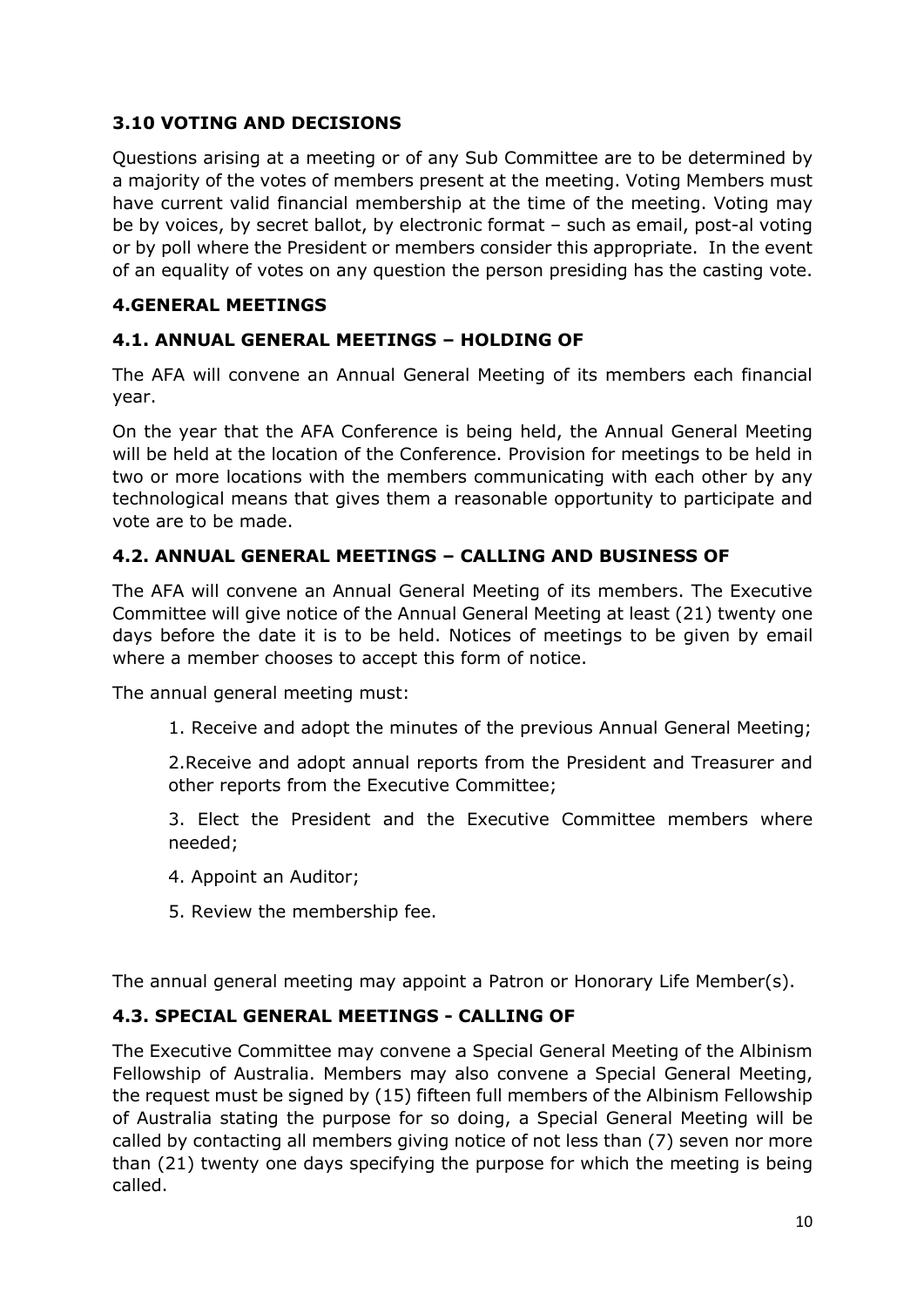A requisition of members for a Special General Meeting:

- 1. must state the purpose or purposes of the meeting;
- 2. must be signed by the members making the requisition;
- 3. must be lodged with the secretary;
- 4. may consist of several documents in a similar form each signed by one or more of the members making the requisition.

If the Executive Committee fails to convene a Special General Meeting to be held within (1) one month after the date on which a requisition of members lodged with the secretary, any one or more of the members who made the requisition may convene a Special General Meeting to be held not later than (3) three months after that date.

The Special General Meeting will be conducted in the same manner as General Meetings are convened by the Executive Committee.

#### **4.4. NOTICE**

If the nature of the business proposed to be dealt with at a General Meeting requires a Special Resolution, the secretary will give notice (21) twenty one days before the date for holding of the General Meeting with the propose of the resolution.

Notices of meetings to be given by email where a member chooses to accept this form of notice. No business other than that specified in the notice convening a General Meeting is to be transacted at the meeting except in the case of an Annual General Meeting. A member desiring to bring any business before a General Meeting may give notice in writing of the business to the Secretary which will be included with the notice calling the next General Meeting.

#### **4.5. PROCEDURE**

No item of business is to be transacted at a General Meeting unless a quorum of members entitled under these rules to vote is present during the time the meeting is considering that item.

Quorum at the Annual General Meeting, General Meetings of members and Special Meeting of members is ten financial members present within fifteen minutes of the notified starting time.

If within half an hour after the appointed time for the quorum is not present the meeting will be adjourned to the same day and time in the following week, unless another place is specified at the time which will be communicated to the members.

#### **4.6. PRESIDING MEMBER**

If the President and the Vice-President are absent or unwilling to chair the meeting one of the remaining members of the Executive Committee may preside. In the event of an equality of votes on any question the person presiding has the casting vote.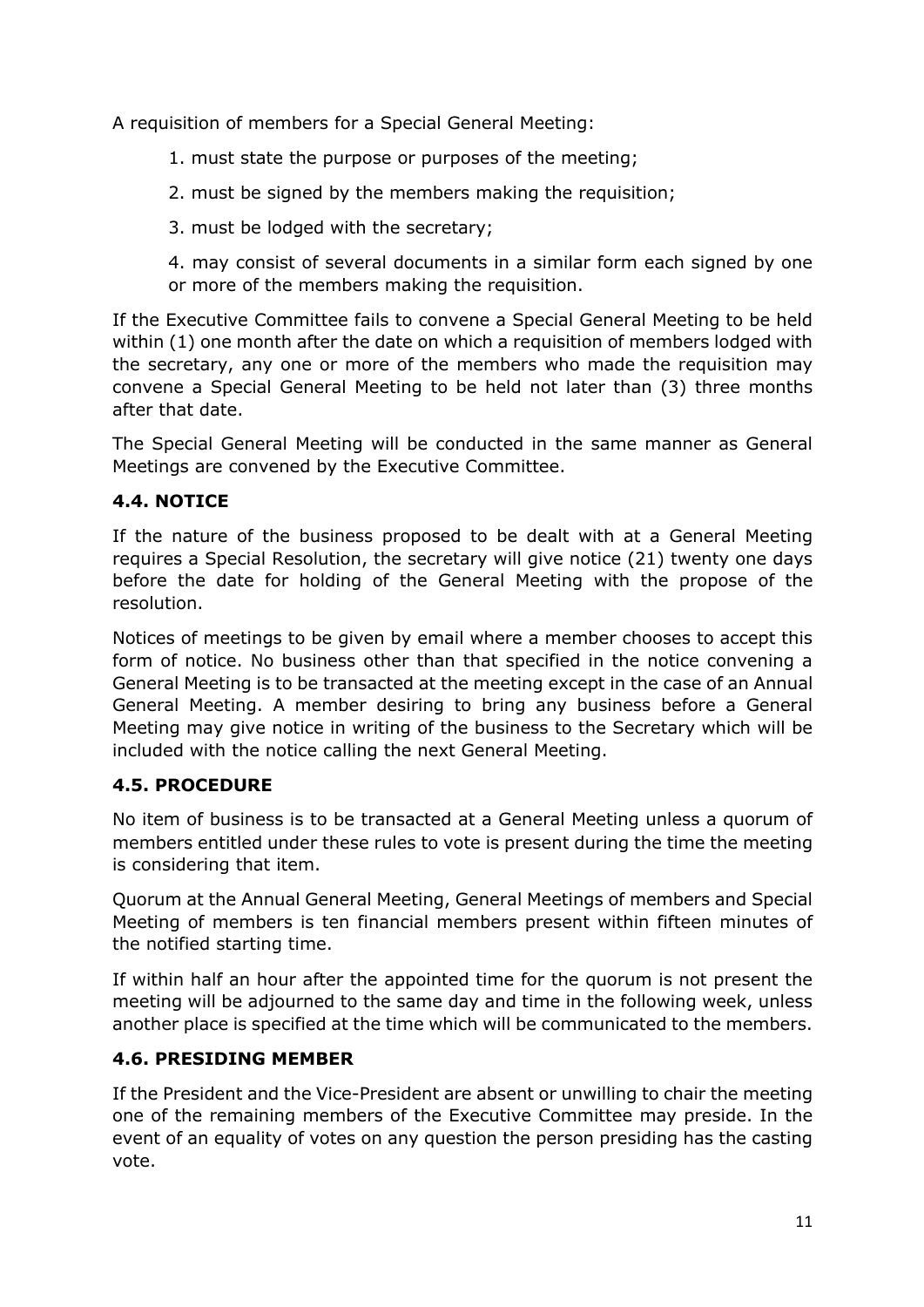#### **4.7. ADJOURNMENT**

If within half an hour after the appointed time for the quorum is not present the meeting will be adjourned to the same day and time in the following week, unless another place is specified at the time which will be communicated to the members.

No business is to be transacted at an adjourned meeting other than the business left unfinished at the meeting which the adjournment took place. If a general meeting is adjourned for (14) fourteen days or more, the secretary will give notice of the adjourned meeting to members.

#### **4.8. MAKING OF DECISIONS**

The Executive Committee of the AFA is empowered to perform the proper management of the business of the AFA. Decisions that need to be made during General Meetings, Special General Meeting and Annual General Meetings will be made by the members by voting.

Voting may be by voices, by secret ballot, by electronic format – such as email, postal voting or by poll where the President or members consider this appropriate. Voting Members must have current valid membership at the time of the meeting.

#### **4.9. SPECIAL RESOLUTION**

Special Resolutions of the AFA require support from at least three-quarters of the votes cast by members of the association present in person, or by proxy at a General Meeting. If possible written notice of (21) twenty one days before the date for holding of the General Meeting with the propose of the resolution. Voting may be by voices, by secret ballot, by electronic format – such as email, postal voting or by poll where the President or members consider this appropriate.

#### **4.10. VOTING**

Each category of membership has the following voting rights

- Members can vote or move or second motions.
- Individual members will have one vote per member.
- Family members will have two votes per family unit.
- Professional members will have no voting rights.
- Members do not have the right to vote until they are eighteen years.

All members have the right to attend and speak at:

- 1. General Meeting of members;
- 2. Special Meetings of members;
- 3. The Annual General Meeting.

Voting may be by voices, by secret ballot, by electronic format – such as email, postal voting or by poll where the President or members consider this appropriate. Voting Members must have current valid membership at the time of the meeting.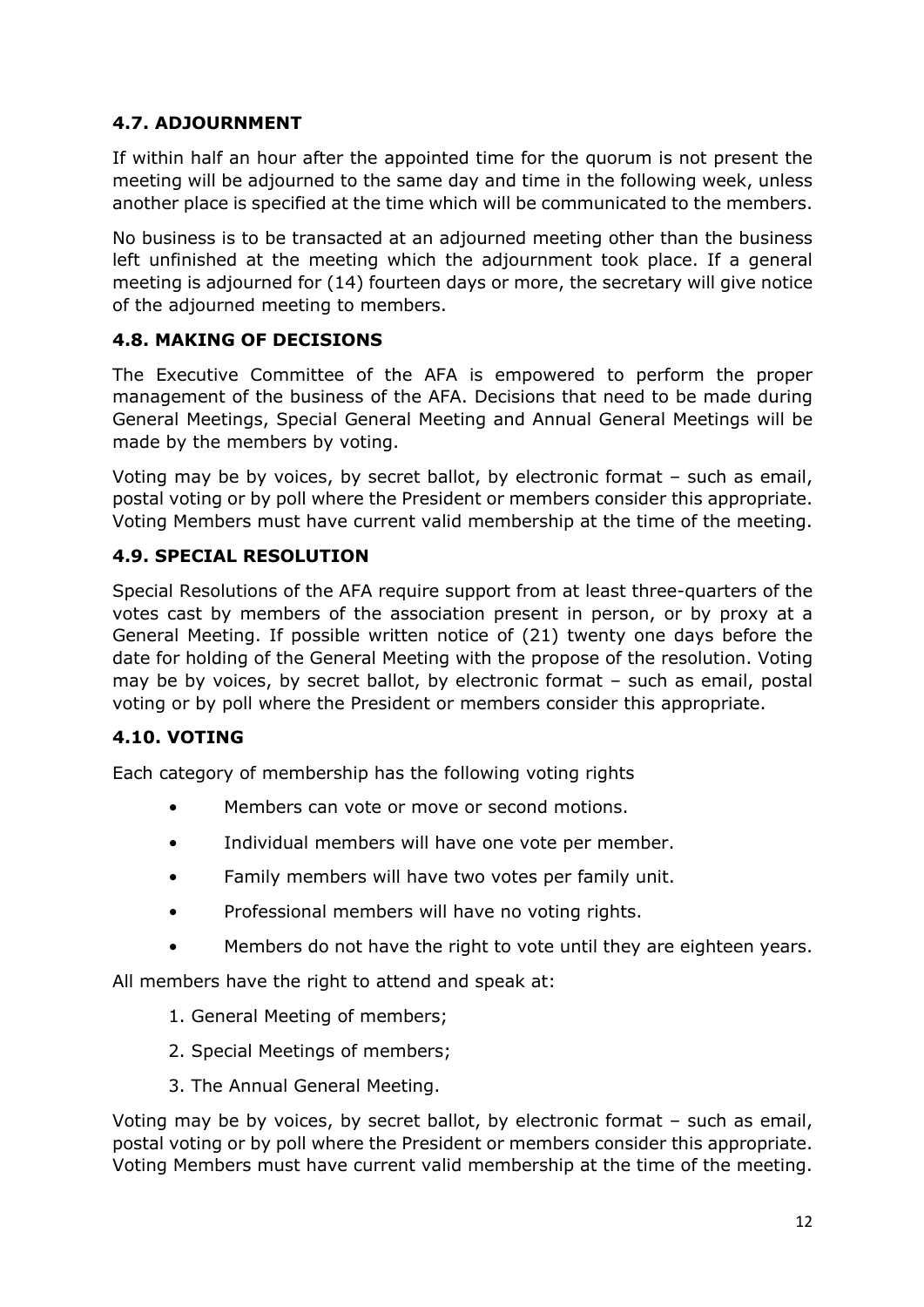Provision for meetings to be held in two or more locations are to be made, with the members communicating with each other by any technological means that gives them a reasonable opportunity to participate and vote.

Postal voting forms may be sent out on request at least (30) thirty days prior to the meeting and must be received by the secretary no later than (7) seven days prior to the meeting.

#### **4.11. APPOINTMENT OF PROXIES**

The President has the discretion to accept or decline Proxies for any meeting. Each full member of the Albinism Fellowship of Australia will be permitted to carry no more than two proxy votes at a meeting. Signed authorisation of the person(s) for whom proxy votes are carried out must be presented to the Secretary prior to the meeting.

The proxy authorisation must contain:

- 1. Name of person for whom the proxy is to be carried out;
- 2. Name of person who is to carry out the proxy votes;
- 3. The nature of the vote or votes;
- 4. All members involved in the Proxy must be current financial members.

#### **5. MISCELLANEOUS**

#### **5.1. INSURANCE**

The AFA may effect and maintain insurance.

#### **5.2. FUNDS – SOURCE**

The Funds of the AFA are to be derived from entrance fees and annual subscriptions of members, donations and subject to any resolution passed by the association in a General Meeting or other sources the Executive Committee determines. All money received must be deposited as soon as practicable and without deduction to the credit of the AFA's bank account. The AFA must issue an appropriate receipt.

#### **5.3. FUNDS – MANAGEMENT**

Deductible Gift Recipient: The Albinism Fellowship of Australia is entitled to receive tax deductible gifts. Charity ABN 4987211880

The funds of the AFA are to be used in pursuance of the objects of the association in a manner as the Executive Committee determines.

All cheques, promissory notes and other negotiable instruments will be signed by two members of the Executive Committee or employees of the association authorised to do so by the Executive Committee.

#### **5.4. ALTERATION OF THE OBJECTS AND RULES AND CONSTITUTION**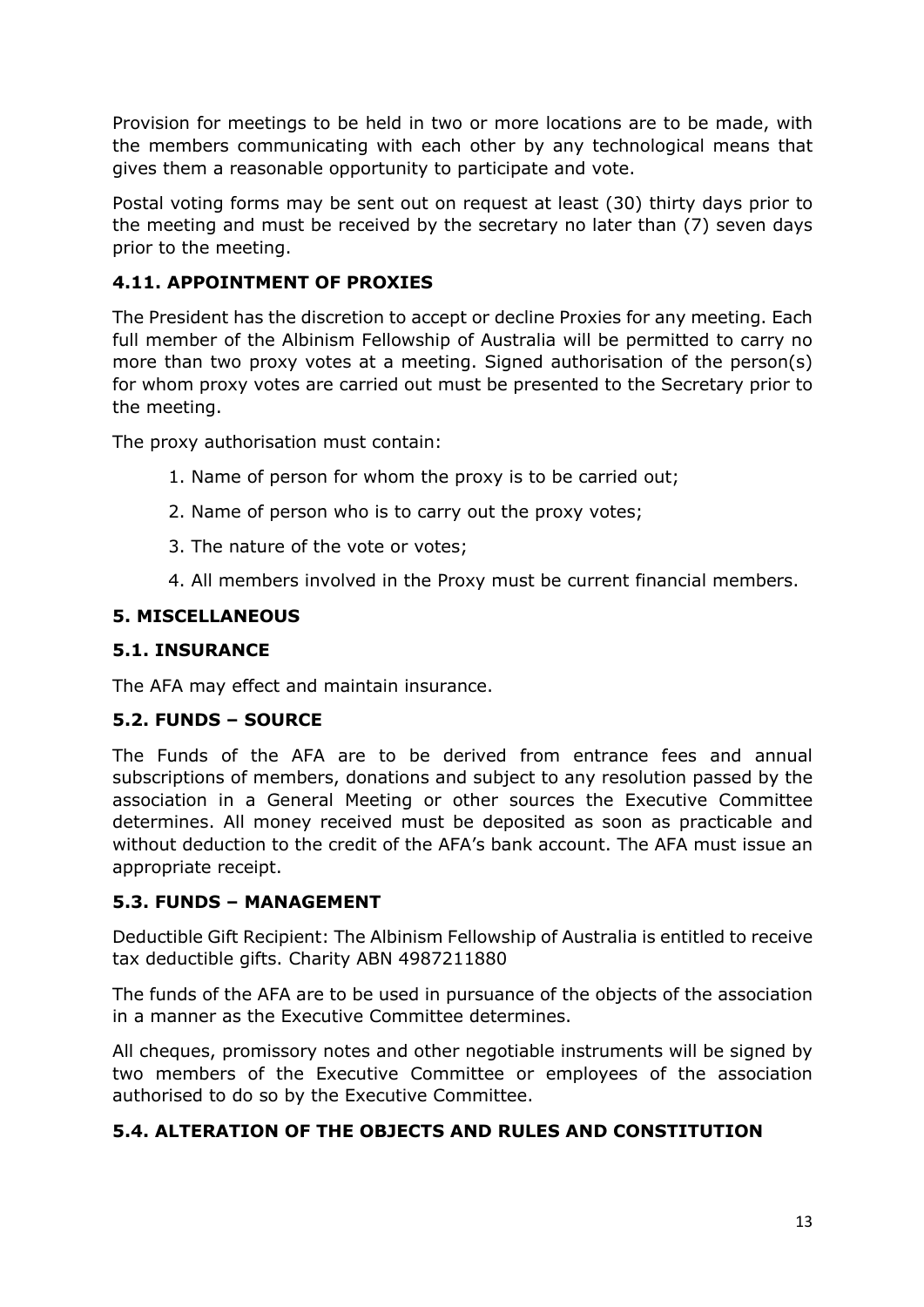The statement of objects and these rules and constitution may be altered, rescinded or added to only by a special resolution. Special Resolutions of the AFA require support from at least three-quarters of the votes cast by members of the association present in person, or by proxy at a General Meeting. If possible written notice of (21) twenty one days before the date for holding of the General Meeting with the propose of the resolution.

Voting may be by voices, by secret ballot, by electronic format – such as email, postal voting or by poll where the President or members consider this appropriate.

#### **5.5. PUBLIC OFFICER**

The public officer will reside within NSW and be at least 18 years of age. It is a non- elected position, appointed by the executive committee. The public officer will be a person other than the President of the association. The public officer shall be deemed to have vacated the office if the public officer:

- 1. Dies;
- 2. Resigns from the position of public officer;

3. Is removed from office by way of a resolution passed at a General Meeting of the members;

- 4. Becomes bankrupt;
- 5. Becomes a patient under the Mental Health Act, or
- 6. Ceases to be a resident of New South Wales.

The position of public officer must not remain vacant for more than 14 days. Within 14 days of a vacancy occurring, the committee must notify the Registry of Cooperatives and Associations of the vacancy and appoint a new public officer. The new public officer is also required to give notice of his or her appointment to the Registry within 14 days of the appointment.

It is the duty of the public officer to:

1. Give notice of their change of address within 14 days to the NSW Office of Fair Trading

2. Keep a register of the committee members at their residential address

3. Lodge an annual statement to the NSW Office of Fair Trading within one month of the Annual General Meeting;

4. The public officer must apply to the NSW Office of Fair Trading for approval of a change of name within one month after the passing of a special resolution to change the association's name;

5. After the passing of a special resolution altering the statement of objects or rules, the public officer must lodge a Notice of alteration of objects or rules to the NSW Office of Fair Trading;

6. The public officer has an obligation to bring all documents addressed to the association to the attention of the committee as soon as practicable.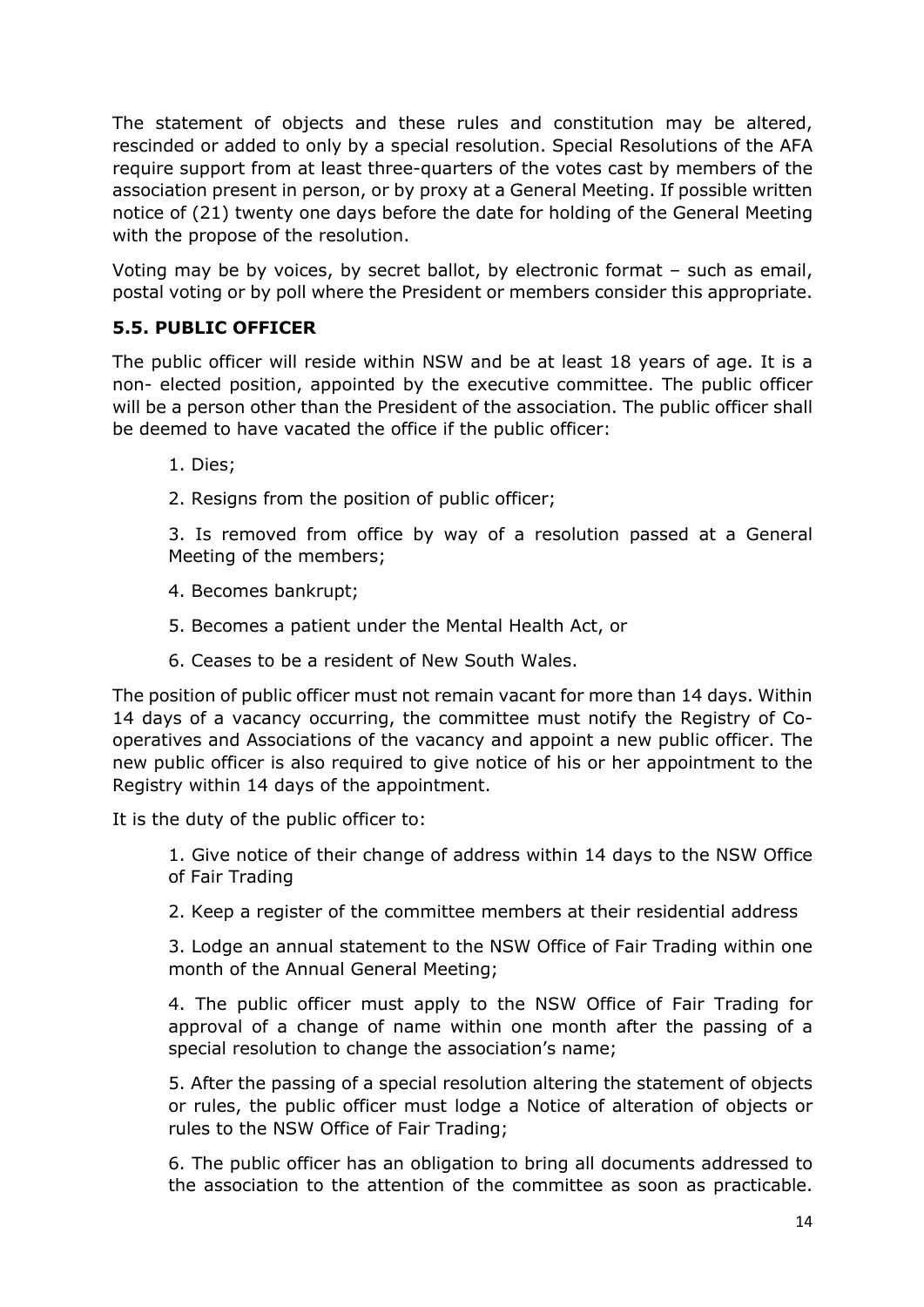This obligation continues for a period of 12 months after a person has ceased to be the public officer of the association.

If the public officer is not a member of the executive committee, they will be invited to attend committee meetings if they so choose.

#### **5.6. COMMON SEAL**

The Common Seal will be used when appropriate. The Common Seal of the association must be kept in the custody of the public officer. The common seal must not be affixed to any instrument except by the authority of the Executive Committee and the affixing of the common seal must be attested by the signatures either of two members of the committee or of one member of the committee and of the public officer or secretary.

#### **5.7. CUSTODY OF BOOKS**

Except as otherwise provided by these rules, the treasurer must keep in his or her custody or under his or her control all records, books and other documents relating to the association.

#### **5.8. INSPECTION OF BOOKS**

The records, books and other documents of the association must be open to inspection, free of charge (with respect to any Privacy requirements) by members of the association at any reasonable hour.

#### **5.9. SERVICE OF NOTICES**

A notice may be served on or given to a person:

- 1. by delivering it to the person personally;
- 2. by sending it by pre-paid post to the address of the person;

3. by sending it by electronic or facsimile transmission to an address specified by the person for giving or serving the notice.

The Notice is taken unless the contrary is proved to have been given or served.

#### **5.10. DISSOLUTION CLAUSE**

In the event of the association being dissolved, the amount that remains after such dissolution and the satisfaction of all debts and liabilities will be transferred to another association with similar purposes which is not carried on for the profit or gain of its individual members.

#### **5.11. NON-PROFIT CLAUSE**

The assets and income of the association will be applied solely in furtherance of its above mentioned objectives and no portion will be distributed directly or indirectly to the members of the association except as bona fide compensation for services rendered or expenses incurred on behalf of the association.

#### **5.12. PATRONS**